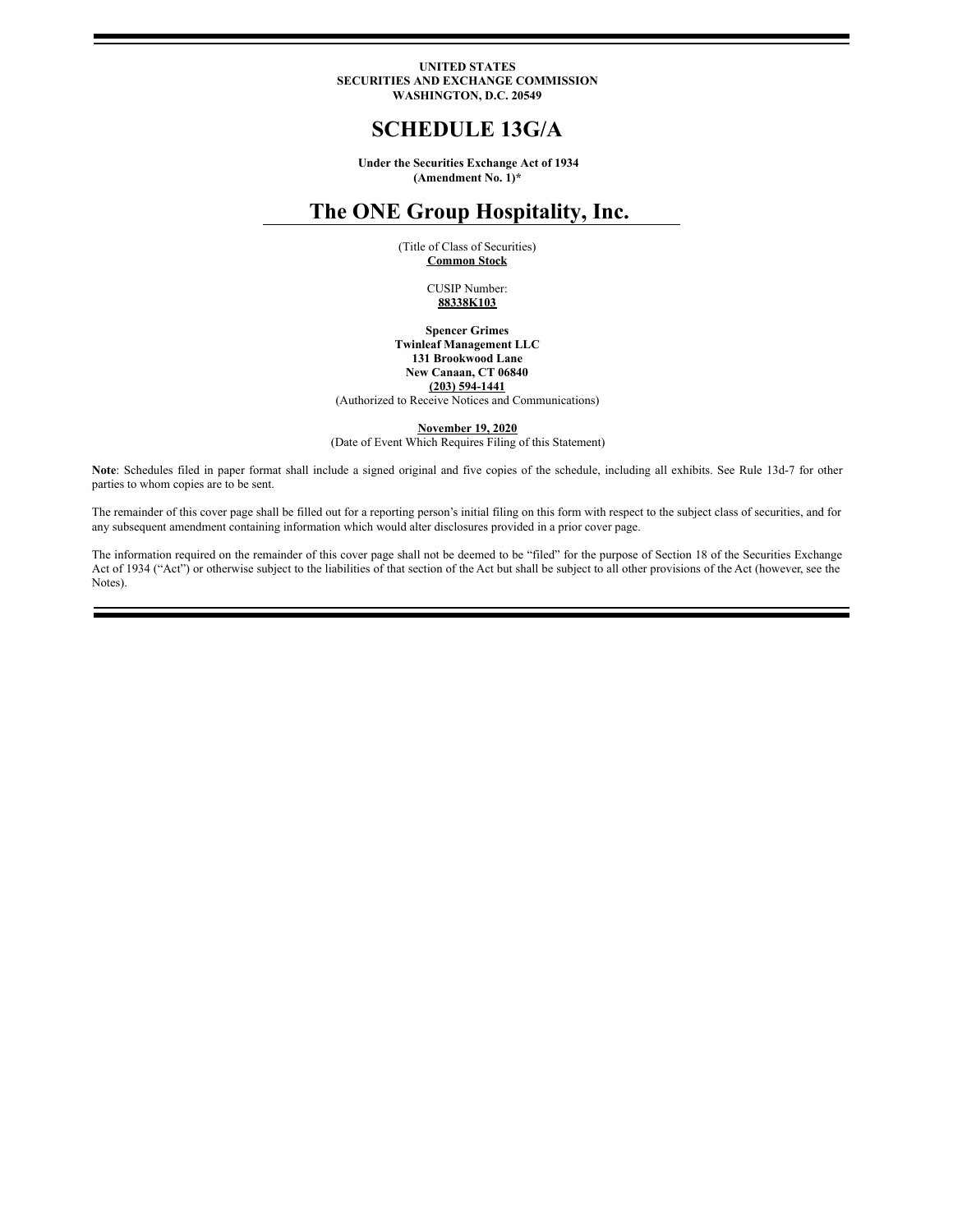### **CUSIP Number: 88338K103**

| $\mathbf{L}$ | Names of Reporting Persons                                                                    |
|--------------|-----------------------------------------------------------------------------------------------|
|              | Twinleaf Management, LLC                                                                      |
| 2.           | Check the Appropriate Box if a Member of a Group (See Instructions)<br>(a)<br>$(b) \boxtimes$ |
| 3.           | SEC Use Only                                                                                  |
| 4.           | Source of Funds (See Instructions)                                                            |
|              | <b>OO</b>                                                                                     |
| 5.           | Check if Disclosure of Legal Proceedings Is Required Pursuant to Items $2(d)$ or $2(e)$       |
|              |                                                                                               |
| 6.           | Citizenship or Place of Organization                                                          |
|              | <b>USA</b>                                                                                    |

|                            | 7.  | Sole Voting Power               |
|----------------------------|-----|---------------------------------|
|                            |     |                                 |
| Number of<br><b>Shares</b> | 8.  | <b>Shared Voting Power</b>      |
| Beneficially               |     | 856,306                         |
| Owned by<br>Each           | 9.  | Sole Dispositive Power          |
| Reporting<br>Person With   |     |                                 |
|                            | 10. | <b>Shared Dispositive Power</b> |
|                            |     | 856,306                         |

| 11. | Aggregate Amount Beneficially Owned by Each Reporting Person                         |
|-----|--------------------------------------------------------------------------------------|
|     | 856,306                                                                              |
| 12. | Check if the Aggregate Amount in Row (11) Excludes Certain Shares (See Instructions) |
|     | D                                                                                    |
| 13. | Percent of Class Represented by Amount in Row (11)                                   |
|     | 2.9%                                                                                 |
| 14. | Type of Reporting Person (See Instructions)                                          |
|     | IN                                                                                   |

2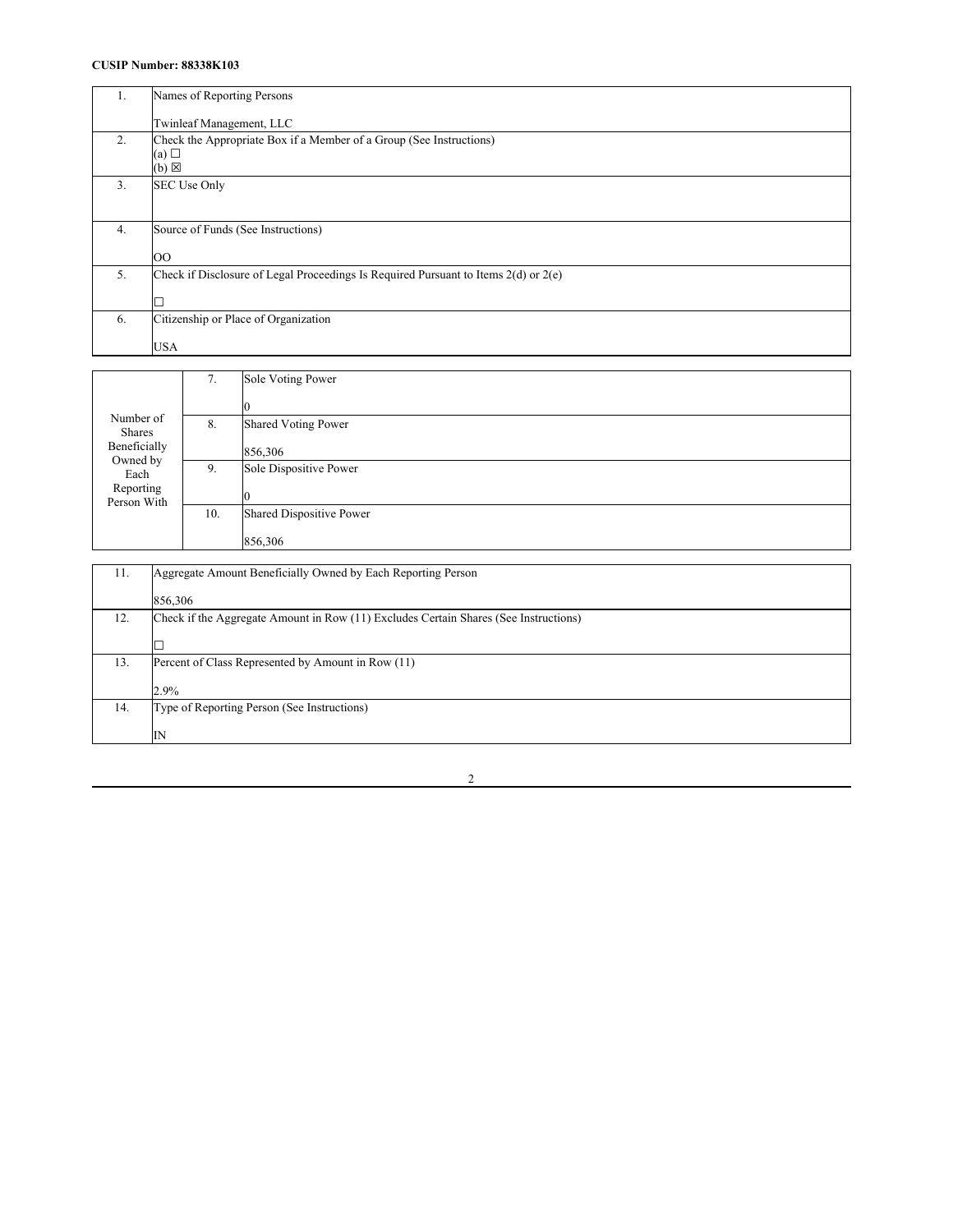#### **Item 5.Interest in Securities of the Issuer**

(a) The aggregate percentage of shares reported owned by the Reporting Person is based on 29,068,007 shares of common stock outstanding as of October 31, 2020, which is the total number of shares of common stock outstanding as reported in the Issuer's Quarterly Report on Form 10-Q, filed with the Securities and Exchange Commission on November 5, 2020. As of the close of business on the date hereof, Twinleaf Management LLC has ceased to be the beneficial owner of more than five percent (5%) of the shares.